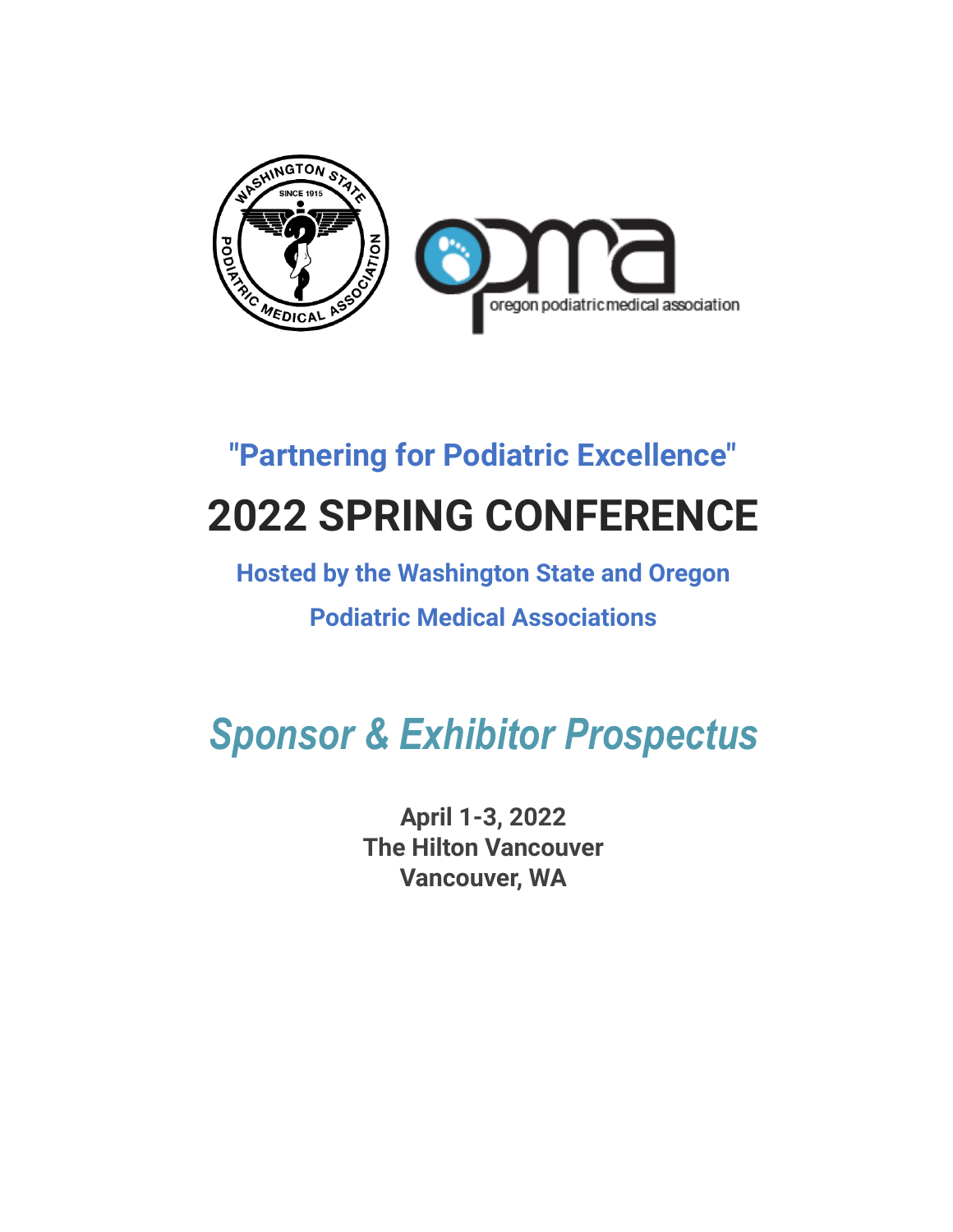### *About WSPMA and OPMA*

The Washington State Podiatric Medical Association (WSPMA) and the Oregon Podiatric Medical Association (OPMA) are not-for-profit organizations that promote the highest quality of foot and ankle care through education, advocacy, and training. Our doctors of podiatric medicine specialize in the medical and surgical treatment of foot and ankle related medical conditions. WSPMA and OPMA represent over 300 licensed podiatric physicians and surgeons combined.

More information can be found on their association websites. [WSPMA](https://www.wspma.org/) & [OPMA](https://opmatoday.com/)

### *Venue*

**The Hilton Vancouver:** 301 West 6 th Street, Vancouver, WA 98660

**Reservations:** (ask for the WSPMA group rate) 1-800-HILTONS or **<https://group.hilton.com/krf4uw>**

#### **Room rates:**

**\$146** – King or 2 Queen beds (single and double rate + tax)

**\$156** – King or 2 Queen beds with park view (single and double rate + tax)

The cut-off date for making room reservations at the discounted rate is **Thursday, March 3, 2022**.

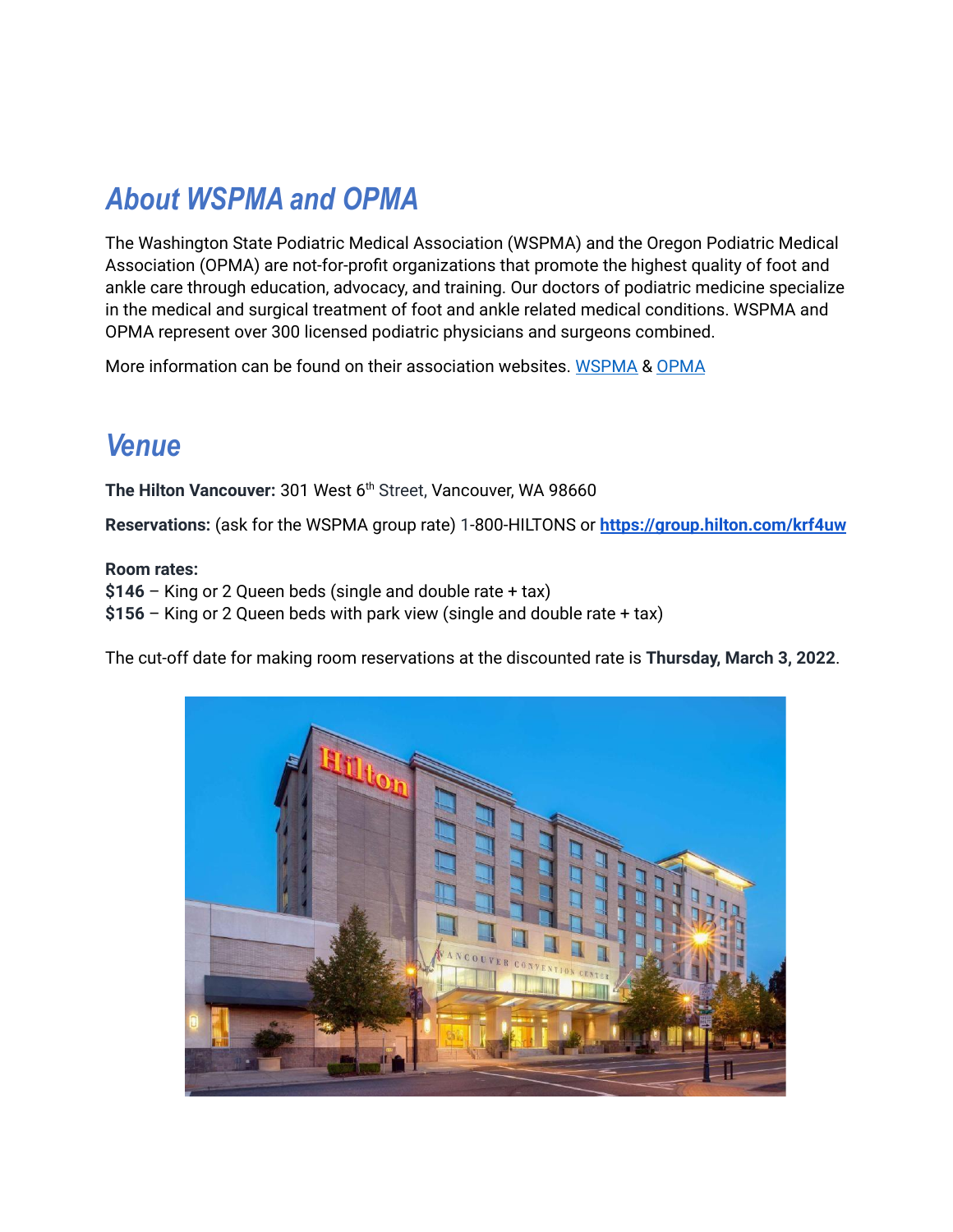### *General Meeting Schedule with Exhibitors*

*All times and topics subject to change*

### **Friday, April 1, 2022**

*Includes breakfast, breaks, and lunch in exhibit hall*

|                        | 7:00 AM - 8:00 AM   Breakfast in Exhibit Hall               |  |
|------------------------|-------------------------------------------------------------|--|
| $8:00$ AM $-$ 12:00 PM | Scientific Program with Mid-Morning Break in Exhibit Hall   |  |
|                        | 12:00 PM $-$ 1:00 PM $\parallel$ Lunch in Exhibit Hall      |  |
| 1:00 PM $-$ 5:30 PM    | Scientific Program with Mid-Afternoon Break in Exhibit Hall |  |
| $5:30$ PM $- 7:00$ PM  | Cocktail Reception in Exhibit Hall for All Attendees        |  |
| 7:00 PM – 8:30 PM      | Available for On-Site Sponsored Dinners                     |  |

#### **Saturday, April 2, 2022**

*Includes breakfast, breaks, and lunch in exhibit hall*

| $7:00$ AM $-$ 8:00 PM                   | WSPMA State Business Meeting                                |
|-----------------------------------------|-------------------------------------------------------------|
| $7:00 \, \text{AM} - 8:00 \, \text{AM}$ | <b>Breakfast in Exhibit Hall</b>                            |
| $8.00$ AM $-$ 12:00 PM                  | Scientific Program with Mid-Morning Break in Exhibit Hall   |
| 12:00 PM - 1:00 PM                      | <b>OPMA State Business Meeting</b>                          |
| 12:00 PM - 1:00 PM                      | Lunch in Exhibit Hall                                       |
| $1:00 \, \text{PM} - 5:30 \, \text{PM}$ | Scientific Program with Mid-Afternoon Break in Exhibit Hall |
| $5:30 \, \text{PM} - 7:30 \, \text{PM}$ | Available for On-Site Sponsored Dinners                     |

Both WSPMA and OPMA are eager to reconnect in person in 2022, so we would like to invite our exhibitors to all of our social functions. Please consider joining us for breakfasts, breaks, lunches, and any receptions.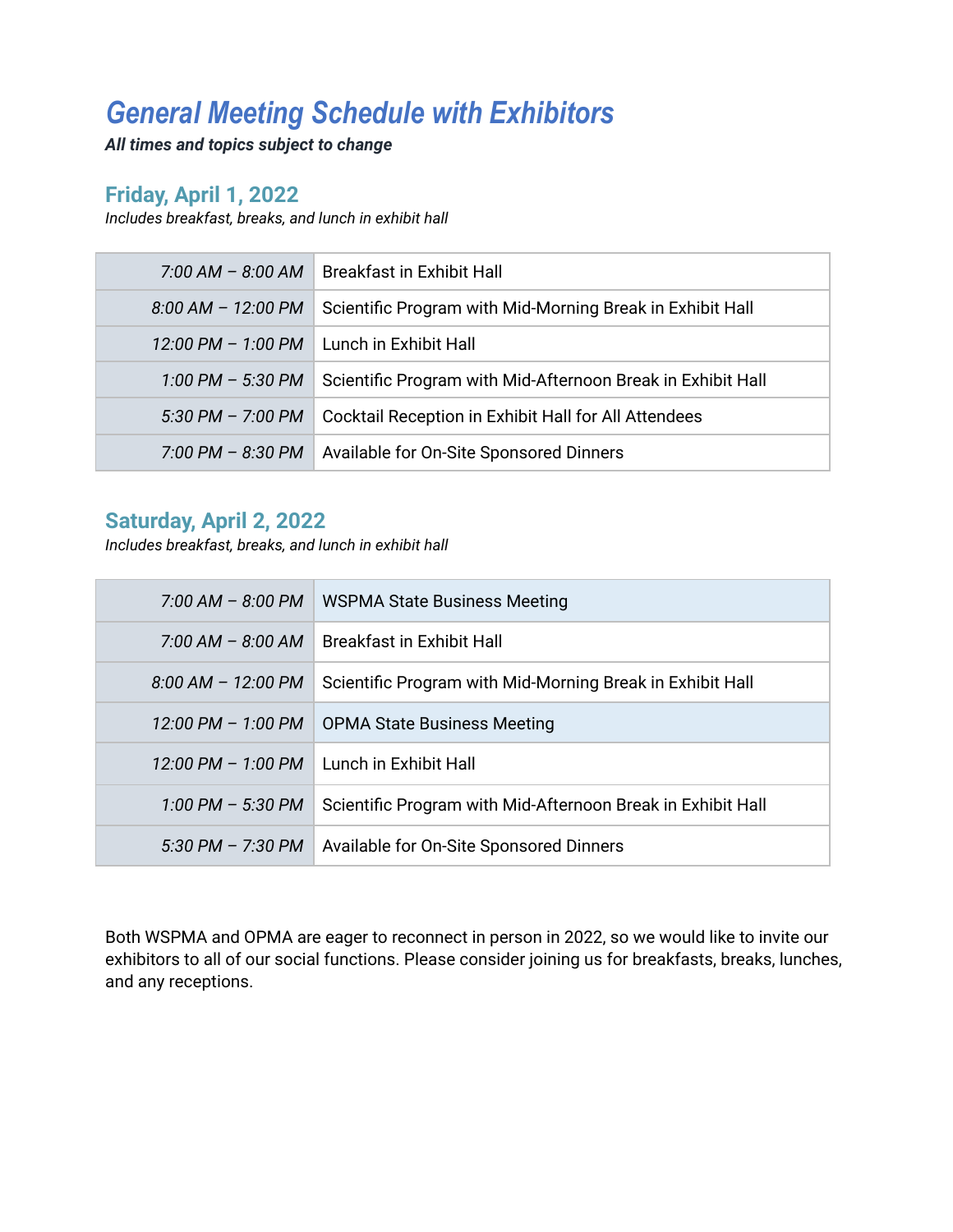# *Sponsorship & Exhibitor Opportunities*

Become a sponsor or exhibitor to support our educational program and to capture the attention of podiatric physicians across Washington, Oregon, and other surrounding areas. Maximize your company's exposure by showcasing your products in front of prominent decision makers in the podiatric medicine industry. This opportunity gives you a chance to be recognized as a valuable leader in the provision of products and services to podiatric physicians, healthcare professionals, and their patients. As a sponsor, your company will be profiled significantly in a variety of ways.

- Sales will close 2 weeks prior to the event on **March 18, 2022**, or when space sells out.
- Exhibitors who sign up by **Friday, February 4 th** save \$250.

**Learn more and sign up online at [pnwpodiatryconference.com](http://pnwpodiatryconference.com/).**

#### **Benefits**

- Maximize your marketing dollars
- Showcase your information, programs, products, and services
- Build relationships by connecting with current clients and meeting promising new prospects
- Garner goodwill among your target audience by supporting their personal growth and the advancement of their profession

### *Passport to Prizes Program*

The Passport to Prizes Program invites all conference attendees to interact with our sponsors and encourages one-on-one conversations and connections. Attendees will earn points when they visit your table, and they will be eligible for exciting prizes.

You will announce the winner of your prize in the ballroom at the end of the day. A sign will also be displayed near your prize at the prize table acknowledging your donation. Please contact **[info@wspm.org](mailto:info@wspm.org)** if your organization would like to donate a prize.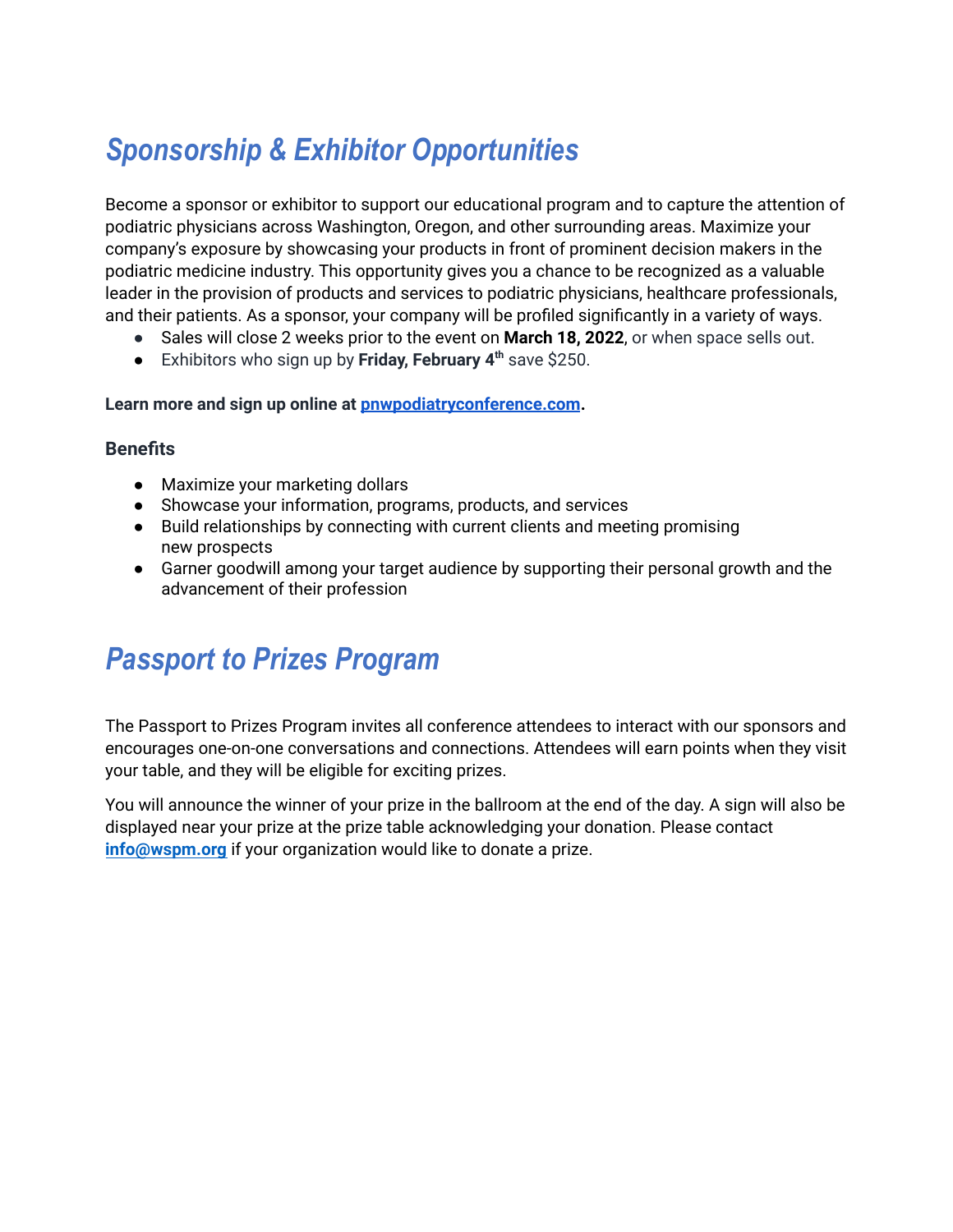# *Sponsorship & Exhibitor Packages*

### **Platinum Sponsor | \$5,000**

- Sponsorship of one conference lunch, cocktail reception, or session with respective signage
- Complimentary six-foot exhibit display table and all related benefits
- Full page advertisement in conference program
- Company name, logo, and sponsorship level recognition on conference website, emails, signage, and in the program
- Four (4) complimentary conference registrations
- Access to attendee email list\*

### **Gold Sponsor | \$3,500**

- Sponsorship of a session with respective signage
- Complimentary six-foot exhibit display table and all related benefits
- Half page advertisement in conference program
- Company name, logo, and sponsorship level recognition on conference website, emails, signage, and in the program
- Two (2) complimentary conference registrations
- Access to attendee email list<sup>\*</sup>

#### **Silver Sponsor | \$2,500**

- Complimentary exhibit display table and all related benefits
- Quarter page advertisement in conference program
- Company name, logo, and sponsorship level recognition on conference website, signage, and in the program
- One (1) complimentary conference registration
- Access to attendee email list\*

### **Exhibitor | \$1,250 (until Friday, February 4 th )**

#### *After Friday, February 4th , exhibitor rates will raise to \$1,500 until sold out*

- Six-foot display table in exhibit hall
- Company name recognized as exhibitor on conference website, signage, and in the program
- One (1) complimentary conference registration

*\*Per privacy regulations, email lists will only include attendees who opt-in*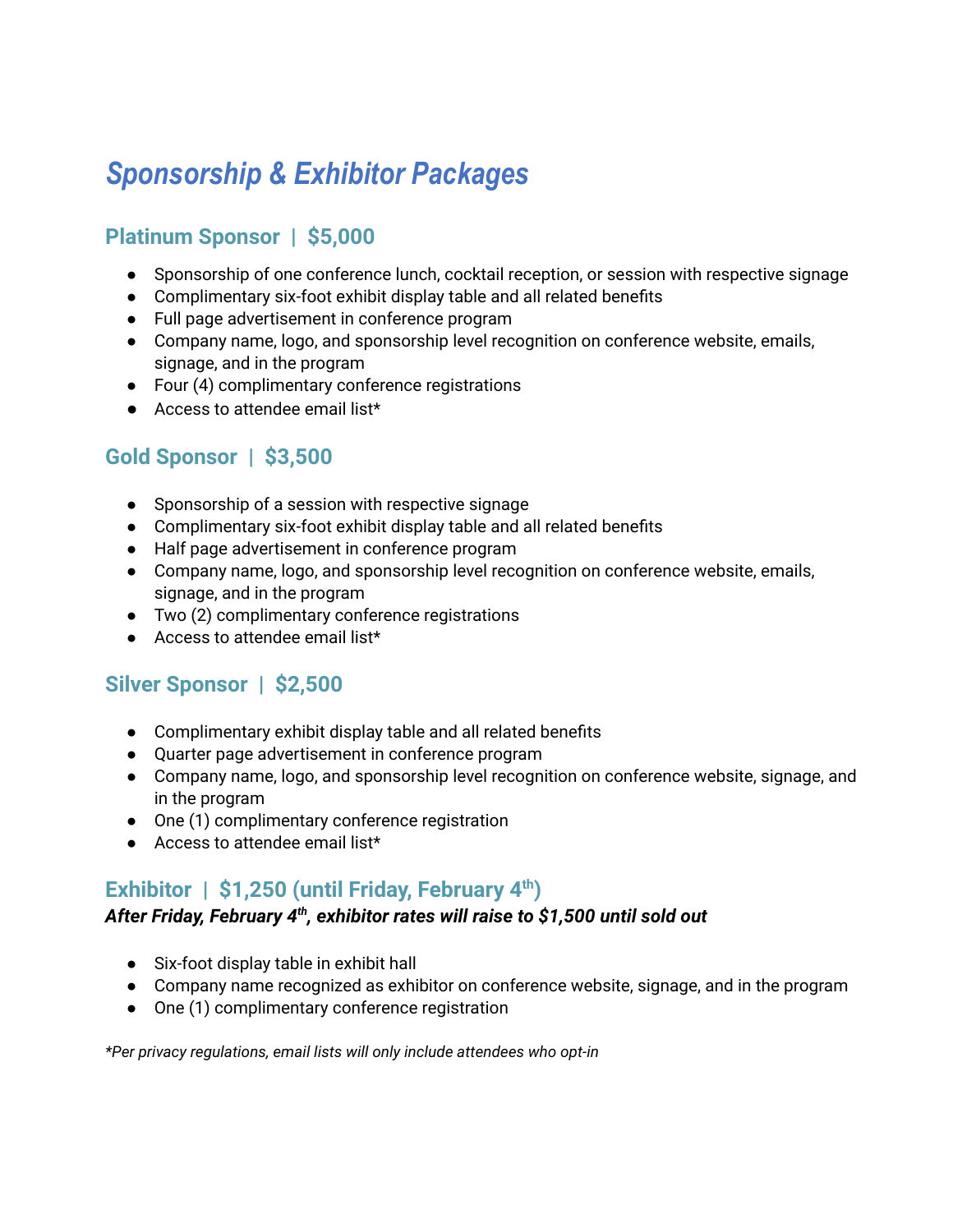# *Bonus Sponsorship/Exhibitor Opportunities*

### **Hosted Dinner | \$1,000**

Host a dinner on Friday or Saturday evening to be granted exclusive access to podiatric physician attendees. With your dinner sponsorship, WSPMA and OPMA will provide one banquet room at the hotel, names and mailing addresses for registered attendees for a one-time mailing\*, two email outreach opportunities from WSPMA and OPMA and room signage.

Your organization is responsible for arranging and providing a meal for attendees. Space is limited, so please indicate on your sponsorship/exhibitor sales form if you'd like to host a dinner. These rooms will be assigned on a first-come, first-served basis.

*\*Per privacy regulations, addresses will not be provided for registrants who do not opt- in*

#### **Conference Program Advertisements | Prices Vary**

Even if you do not wish to take advantage of our sponsorship or exhibitor opportunities for our 2022 Conference, you may purchase an advertisement for our conference program in addition to digital advertising opportunities listed below. The program will be distributed to all attendees, so exhibitors are also encouraged to purchase an advertisement. Please contact **[info@wspma.org](mailto:info@wspma.org)** with your advertising preferences no later than **March 4, 2022**, as all ads need to be received by **March 10, 2022**. If you have any questions, please contact **[info@wspma.org](mailto:info@wspma.org)**.

| <b>Program Book Advertising</b>                                    | <b>Price</b> |
|--------------------------------------------------------------------|--------------|
| <b>Quarter Page</b>                                                | \$125        |
| Half page                                                          | \$250        |
| Full page                                                          | \$500        |
| <b>Digital Advertising</b>                                         |              |
| Exclusive Marketing for Conference Websites and Advertising Emails | \$500        |
| Conference App Banner Ad                                           | \$250        |

### *Exhibitor Information/Times*

- Additional exhibitor badges may be purchased for **\$150 each (limit two)**
- *Set up/ Teardown:* The exhibit hall will be open for set-up from 4:00 PM 8:00 PM on Thursday evening, and close for teardown after the Saturday afternoon break between 4:00 PM – 9:00 PM on Saturday evening. *(These times depend on the final conference schedule)*
- *Exhibit Hours:* The hall will remain open during conference hours Friday and Saturday. Please note that prime display times will be during Friday and Saturday breakfasts, scheduled breaks, lunches, and Friday evening cocktail reception.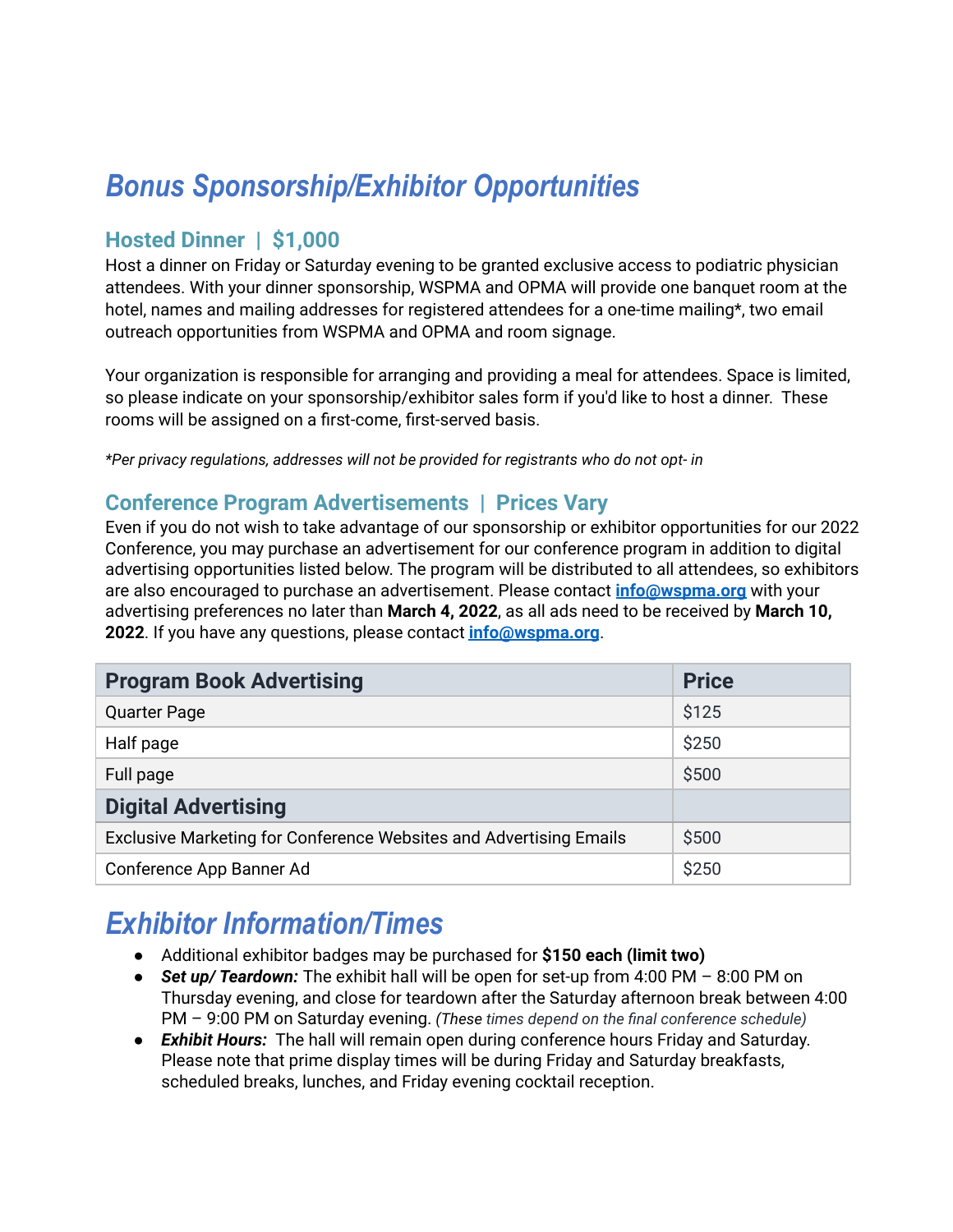● *Booth Assignments:* Booths are assigned on a first come, first basis. Preference is given to corporate members and sponsors. Every effort will be made to not place vendors near a competitor, but no guarantees can be made. Booth assignments are subject to change at any time in the sole and absolute discretion of WSPMA and/or OPMA.

# *Exhibit Contract*

**Refund & Cancellation Policy:** In the event that the exhibitor and/or sponsor notifies WSPMA and/or OPMA of the exhibitor's and/or sponsor's intent to repudiate the contract after acceptance **prior to March 3, 2022**, a full refund of monies received, less a **\$250 cancellation fee**, will be made. A **penalty of 50%** of the cost of the total table space contracted will be imposed for a written cancellation received **between March 4, 2022, and March 17, 2022**. **No refunds will be made for cancellations submitted after March 17, 2022**. If for any cause beyond the control of WSPMA and OPMA—such as, but not limited to, the destruction of the exhibit facilities by an act of God, the public enemy, authority of the law, fire, or other force majeure—WSPMA and OPMA are unable to comply with the terms of this contract and deliver the space allotted hereunder, this contract shall be considered terminated and any payments made hereunder by the exhibitor shall be refunded to the exhibitor, less expenses incurred by WSPMA and OPMA to the date of the termination allowable to the exhibitor after proration thereof among all exhibitors and/or sponsors. **Refunds will not be issued to no shows**.

**Hotel Reservations:** Exhibitors and sponsors in need of hotel accommodations are required to secure rooms at the Hotel (Vancouver Hilton) under the designated room block for this event. Any representative or company who violates this requirement will forfeit their exhibit space and/or sponsorship and will not be allowed to participate in future WSPMA conferences or events.

**Non-Compete:** Exhibitors and sponsors are prohibited from scheduling receptions, dinners, hospitality suites, social functions, product demonstrations, technical seminars, training sessions or other events for individuals attending the 2022 WSPMA and OPMA Spring Conference from April 1, 2022, at 12:00 a.m. to April 3, 2022, at 12:00 p.m. without written consent from the WSPMA. Exhibitors and sponsors must send their request by email to WSPMA at [info@wspma.org.](mailto:info@wspma.org) The WSPMA has sole and absolute discretion to deny any such written request.

**Liability:** The Exhibitor hereby assumes responsibility and agrees to indemnify and defend the WSPMA and OPMA, their officers, trustees, members, independent contractors, or staff, against claims or expenses arising out of the use of the exhibition premises, unless the damage or injury is due solely to the willful misconduct of the WSPMA and/or OPMA. In no event shall the Hotel be liable for any damage to, or loss of, personal property sustained by Group or Exhibitor, whether or not Hotel is insured, even if such loss is caused by the negligence of the Hotel, its, employees, officers, directors, or agents.

**Insurance:** All property of the Exhibitor is agreed to remain under its custody and control in transit to and from and within the confines of the exhibit area. WSPMA and OPMA, along with the